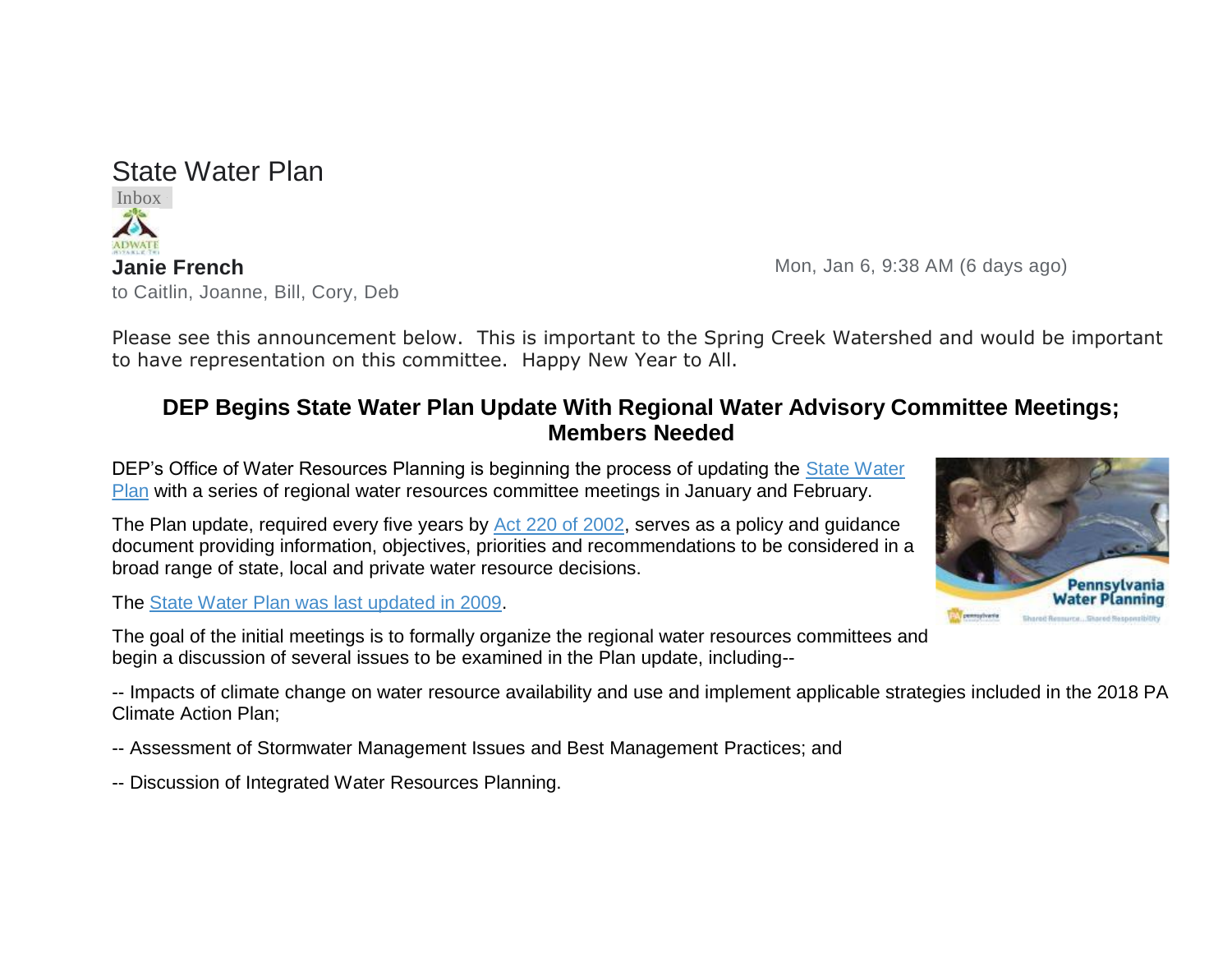Another goal of the Plan update is to review and finalize Critical Area Resource Plans in the Potomac and Ohio regions that were left unfinished during the 2009 update.

Also being developed is a Digital Water Atlas that will make water use information now being collected more accessible to the State Water Planning process, river basin commissions and users of water information statewide, both public and private.

This initial step in the Plan update process is expected to take 1 to 2 years, followed by a more comprehensive analysis of water resources data after the 2020 census becomes available to help identify water resource use issues and opportunities.

## **Regional Meetings**

DEP has scheduled regional water resources committee meetings for--

**-- January 14:** [Delaware Water Resources Regional Committee,](https://www.dep.pa.gov/Business/Water/PlanningConservation/StateWaterPlan/Committees/Delaware/Pages/default.aspx) DEP Southeast Regional Office, 2 East Main Street, Norristown. 10:00.

-- **January 16:** [Potomac Water Resources Regional Committee,](https://www.dep.pa.gov/Business/Water/PlanningConservation/StateWaterPlan/Committees/Potomac/Pages/Members.aspx) Adams County Ag Center, 670 Old Harrisburg Road, Gettysburg. 1:00.

-- **January 23:** [Upper/Middle Susquehanna Water Resources Regional Committee,](https://www.dep.pa.gov/Business/Water/PlanningConservation/StateWaterPlan/Committees/Upper-Middle%20Susquehanna/Pages/default.aspx) Ferguson Township Building, 3147 Research Drive, State College. 1:00.

**-- January 28:** [Ohio Water Resources Regional Committee,](https://www.dep.pa.gov/Business/Water/PlanningConservation/StateWaterPlan/Committees/Ohio/Pages/default.aspx) Westmoreland County Conservation District, 218 Donohoe Road, Greensburg. 10:00.

-- **January 29:** [Great Lakes Water Resources Regional Committee,](https://www.dep.pa.gov/Business/Water/PlanningConservation/StateWaterPlan/Committees/GreatLakes/Pages/default.aspx) Erie County Conservation District, 1927 Wager Road, Erie. 10:00.

-- **February 6--** [Lower Susquehanna Water Resources Regional Committee,](https://www.dep.pa.gov/Business/Water/PlanningConservation/StateWaterPlan/Committees/LowerSusquehanna/Pages/default.aspx) DEP Southcentral Regional Office, 909 Elmerton Avenue, Harrisburg. 10:00.

## **Committee Members Needed**

Each Regional Committee and the Statewide Water Resources Committee has openings for representatives of specific sectors of water users. The most pressing need is for members of local governments.

[Click Here for a list of members needed.](https://www.dep.pa.gov/Business/Water/PlanningConservation/StateWaterPlan/Committees/Pages/default.aspx) If you are interested, send a letter of interest and resume to Mark Matlock at DEP by email to: [marmatlock@pa.gov.](mailto:marmatlock@pa.gov) Or call 717-783-2285 with questions.